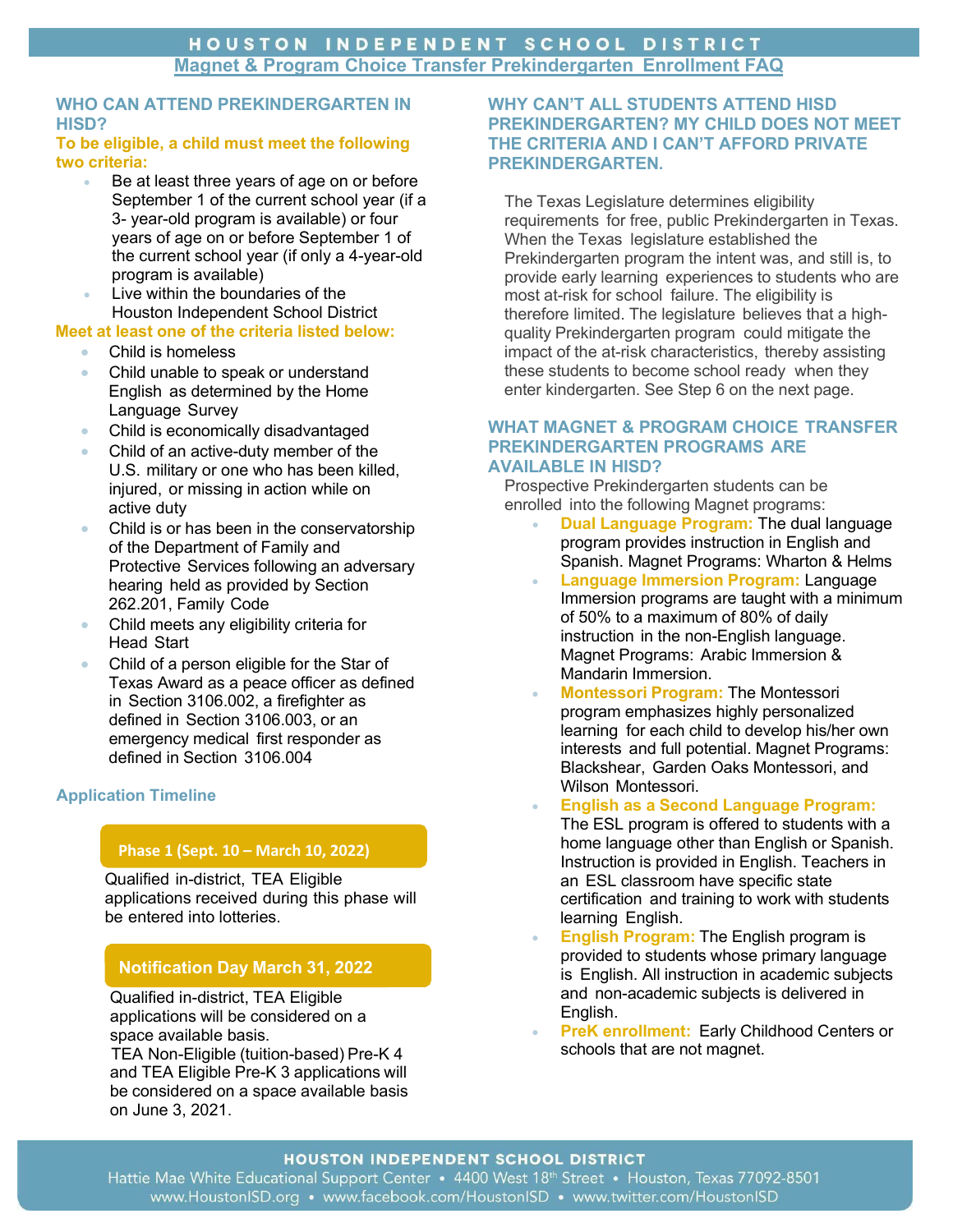#### **HOW DO I ENROLL MY CHILD INTO A MAGNET OR PROGRAM CHOICE TRANSFER PREKINDERGARTEN PROGRAM IN HISD?**

Parent/Guardian can apply online at [hisdchoice.com](http://hisdchoice.com/) or submit a completed paper application to the Office of School Choice. Paper applications are available at [houstonisd.org/Page/122068](https://www.houstonisd.org/Page/122068) or at your local HISD school and must be postmarked by March 31, 2022 to be considered for the lottery. A centralized lottery will be conducted for Magnet and Program Choice transfer Pre-K programs that have more [eligible](https://tea.texas.gov/ece/eligibility.aspx) Pre-K applicants than space available. Your child must be 4 years old by September 1<sup>st</sup> of the upcoming school year.

*STEP 1*: Create an Account with an email at [hisdchoice.com](http://hisdchoice.com/). Applicants can apply to as many as 5 Magnet Pre-K choices out of a possible 10 Program Choice transfers. Select your school of choice and input your student's information, address, parent information, and upload a state issued Birth Certificate. Once the application has been filled out, review your application and submit it electronically. An email will be sent to confirm your application.

*STEP 2*: To be eligible for enrollment in a HISD nontuition based prekindergarten program, the applicant must upload additional documents to the application. The following documents are accepted online:

- Home Language Survey
- Income verification
- Homeless or Under Conservatorship (Student Assistance Questionnaire)
- **Military Identification Number**

*STEP 3*: Rank your prekindergarten applications in priority order, from first choice to last choice. Parents will be able to adjust the order of their choices through March 10, 2022. After March 10, choices will be locked into place.

*STEP 4*: On May 20, HISD TEA eligible Pre-K 4 tuition and TEA eligible Pre-K 3 parents will be notified of the outcome of their applications, the highest ranked program to which a child is accepted will be critical. All applications ranked below that choice will be dropped automatically. Any programs that are wait listed with a higher rank choice will remain active.

*STEP 5:* Applicants that receive an offered seat will have two weeks to accept the seat and make arrangements with the school to provide their proof of residence, sign the magnet entrance agreement and provide supporting documentation from Step 2.

**STEP 6:** If your child is not eligible for the HISD non-tuition based prekindergarten program (see Step 2) or is not 4 years old by September 1<sup>st</sup>, and you have applied for a Magnet or Program Choice transfer prekindergarten program for the 2021-2022 school year, then your application will be labeled as "qualified pending." HISDs tuition-based PK 4 and HISD non-tuition will be considered on a space available basis on June 3, 2022.

## **DOES HISD ENROLL 3-YEAR-OLD STUDENTS IN PREKINDERGARTEN?**

Campuses must enroll all eligible 4-year-old students first. If there are additional spots in Prekindergarten after all eligible and tuition paying 4-year-old students have been enrolled, applicants will be contacted by campus designated personnel for enrollment instructions.

# **WHAT IS TUITION-BASED PREKINDERGARTEN?**

The State of Texas allows school districts to offer on a tuition basis or use other funds to provide fullday Prekindergarten classes to children not eligible for classes under Section 29.153. Districts must ensure that serving students who are not eligible for the program does not interfere with serving students who are eligible for the program. Tuitionbased students can only be enrolled into an HISD Prekindergarten program once all eligible students have been enrolled on the first day of the enrollment school year. There is no guarantee a tuition-based program will be available. It is based on the enrollment of eligible students and that varies from year to year.

#### **EMPLOYEE PREFERENCE**

Campus-based employees who want to enroll their prekindergarten child(ren) at the campus at which they work for are eligible after all eligible non- tuition-based Pre-K students have been enrolled.

# **HOW WILL TUTITION-BASED APPLICANTS BE CONTACTED FOR ENROLLMENT**

Applicants will be contacted by a campus designated personnel after all eligible HISD nontuition based prekindergarten students have enrolled. Campuses may offer seats to tuitionbased applicants on June 3rd and retain 5% of available seats for any incoming HISD non-tuitionbased students.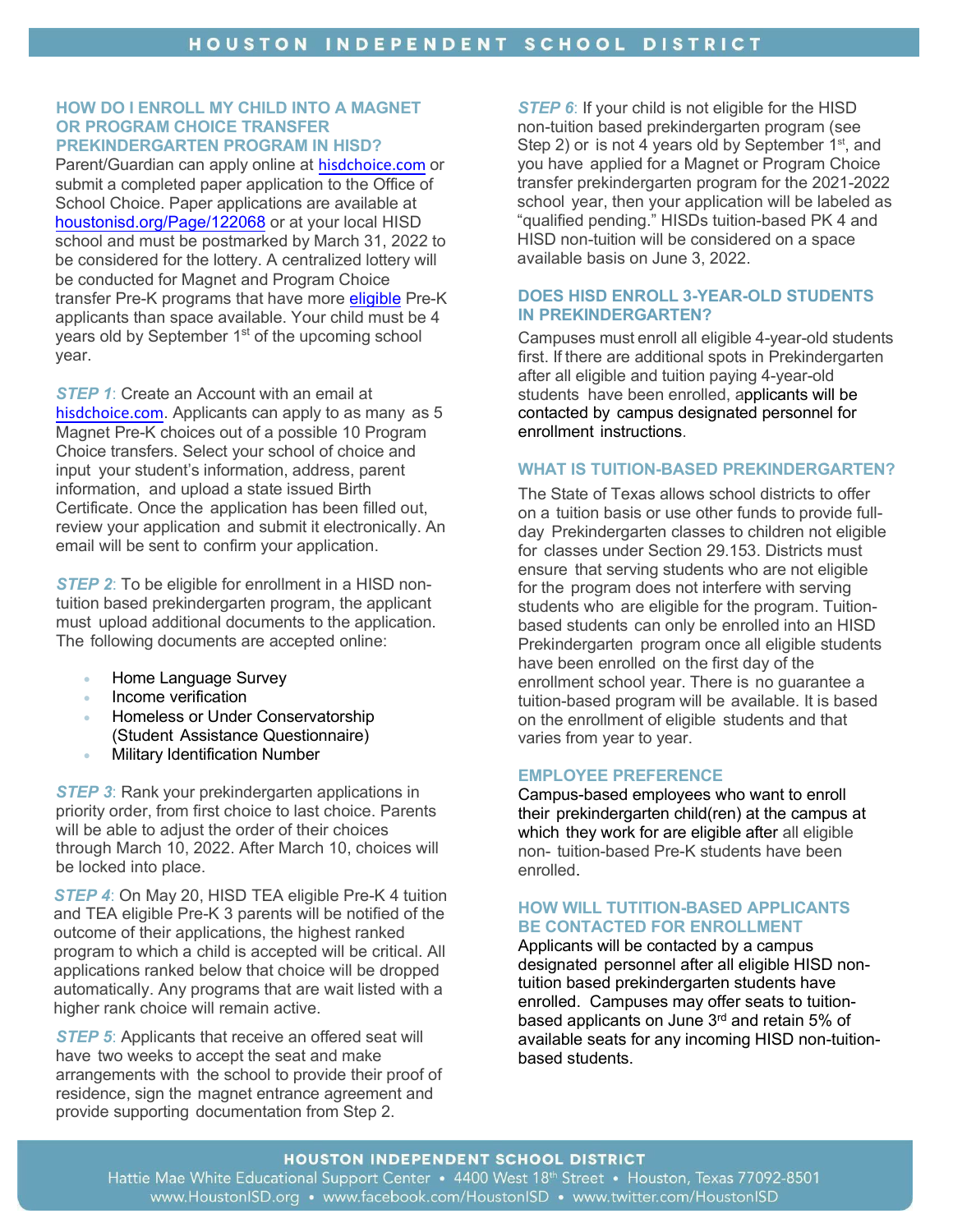**Preguntas Frecuentes Acerca de Programas Magnet y Transferencias Opcionales de Prekínder**

### **¿QUIEN PUEDE ASISTIR A PREKÍNDER EN HISD?**

#### **Pare ser elegible, el estudiante debe llenar dos requisitos:**

- Tener cuatro años cumplidos para el 1 de septiembre del ciclo escolar a cursar
- Vivir en la zona de asistencia del Distrito Escolar Independiente de **Houston**

#### **Y cumplir con al menos uno de los siguientes requisitos:**

- Carecer de hogarEl niño no habla o comprende ingles según lo indica la Encuesta Sobre el Idioma del Hogar
- El niño es económicamente desfavorecido
- Ser hijo de un miembro en servicio activo de las fuerzas armadas de los Estados Unidos o ser hijo de un miembro que fue asesinado, herido o desaparecido durante el cumplimiento de su servicio activo
- Estar o haber estado bajo la tutela del Departamento de Servicios y Protección de la Familia como consecuencia de una audiencia adversaria efectuada en conformidad con la Sección 262.201, del Código Familiar
- El niño llena los requisitos de criterio para Head Start
- Hijo de una persona elegible para el Premio Estrella de Texas (Star of Texas) como oficial de la paz como se define en la Sección 3106.002, un bombero como se define en la Sección 31063.003, o paramédico como se defina el Sección 3106.004

## **Fechas para las Solicitudes**

## **Fase 1 (10 de septiembre – 10 de marzo 2022)**

Las solicitudes elegibles dentro del distrito, elegibles por TEA recibidas durante esta fase serán consideradas en las loterías.

## **Dia de la Notification 31 de marzo de 2022**

Las solicitudes elegibles dentro del distrito, elegibles por TEA recibidas durante esta fase serán consideradas según el espacio disponible.

La•s solicitudes de PK4 no elegibles, y las elegibles de PK3 por TEA (basadas en matricula) serán consideradas según el espacio disponible.

### **¿POR QUÉ NO PUEDEN TODOS LOS NIÑOS ASISTIR A PREKÍNDER EN HISD? MI HIJO NO CUMPLE LOS REQUISITOS Y YO NO PUEDO PAGAR CLASES DE PREKÍNDER PRIVADAS**

La Legislatura de Texas establece los requisitos de elegibilidad para el prekínder público y gratuito del estado. Cuando se estableció Prekínder, el propósito de la Legislatura era, y todavía es, brindar experiencias de aprendizaje tempranas a los niños que corren el mayor riesgo de fracasar en la escuela, por lo tanto, la elegibilidad para el programa es limitada. La Legislatura cree que un programa de prekínder de calidad puede servir para mitigar el impacto de las características que ponen a los niños en riesgo, ayudándolos a estar mejor preparados para la escuela cuando ingresen en el Kínder.

#### **¿QUE PROGRAMAS MAGNET Y TRANSFERENCIAS OPCIONALES DE PREKÍNDER SE OFRECEN EN HISD?**

Los futuros estudiantes de prekínder pueden solicitar admisión a los siguientes programas:

- **Programa de Doble Vía:** El programa de doble vía brinda instrucción en inglés y en español. Los programas Magnet son: Wharton y Helms
- **Programa de Immersion del Idioma:** Los programas de inmersión lingüística se imparten con un mínimo de 50% a un máximo de 80% de instrucción en el idioma que no es inglés. Los programas Magnet son: Arabic Immersion & Mandarin Immersion.
- **Programa Montessori:** El programa Montessori enfatiza el aprendizaje altamente personalizado para que cada niño desarrolle sus propios intereses y potencial completo. Los programas Magnet son: Blackshear, Garden Oaks Montessori, and Wilson Montessori.
- **Programa de Ingles como Segundo Idioma (ESL):** El programa ESL se ofrece a los niños de hogares donde se habla un idioma que no es el inglés o el español. La instrucción se imparte en inglés. Los maestros de las clases de ESL reciben capacitación y certificación estatal específica para trabajar con estudiantes que están aprendiendo inglés
- **Programa en Ingles:** El programa en inglés se brinda a los niños cuyo idioma principal es el inglés. Toda la instrucción de las materias académicas y no académicas se imparte en inglés.
- **Inscripción a Prekínder:** Centros de primera infancia que no son Magnet.

## HOUSTON INDEPENDENT SCHOOL DISTRICT

Hattie Mae White Educational Support Center • 4400 West 18th Street • Houston, Texas 77092-8501 www.HoustonISD.org • www.facebook.com/HoustonISD • www.twitter.com/HoustonISD